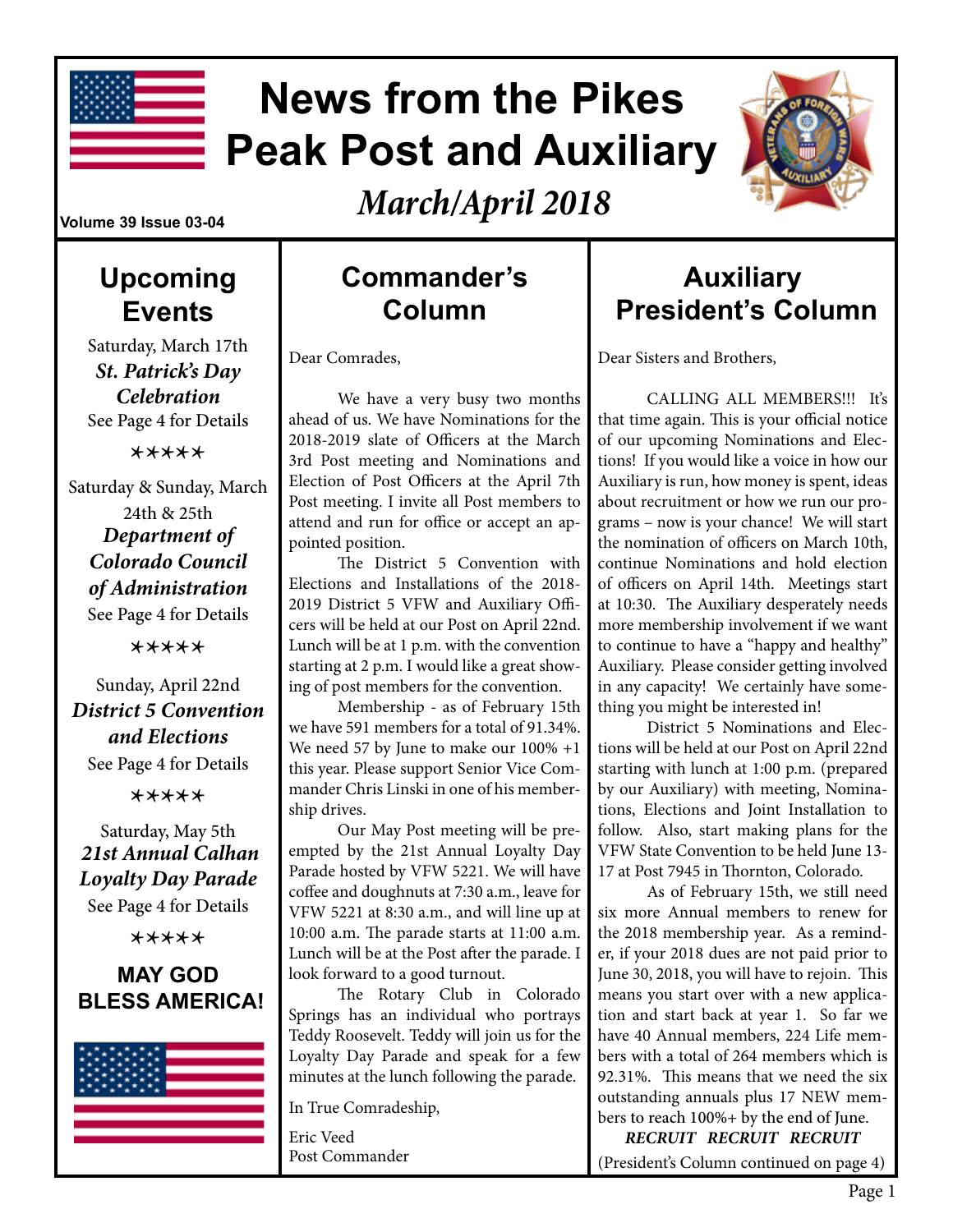### **VFW Post 4051 Officers For 2017-2018**

### **VFW Post 4051 Auxiliary Officers For 2017-2018**

 Commander Eric Veed Senior Vice Commander Junior Vice Commander Galen Steele Quartermaster Joe Cormier Adjutant Duane Knutson Chaplain James Griffith Staff Judge Advocate Dr. D. J. Alberts Surgeon LeRoy Jensen Service Officer **Jeremy Johnson** Officer of the Day Brian Michaud<br>Trustee #1 Barb Bacon Trustee #2 John Mazzella Trustee #3 Barbara Green Guard Valerie Bernal

 $\overline{\phantom{a}}$ 

Ways and Means Barbara Green

 Buddy Poppy Jim Griffith Community Activities Barbara Green Bingo Games Manager Jerry Walter Assistant Games Manager Valerie Bernal Membership Legislative Kent Lambert Public Affairs Ron Marshall Voice of Democracy Amy Earley Patriot Pen Amy Earley ROTC/IROTC Dr. Chris Linski Scouts Charter Representative Dr. Chris Linski Scoutmaster Galen Steele Teacher of the Year **Amy Earley**<br>
National Home **Dr. Chris Linski** National Home Safety Bill Vanaman<br>Honor/Color Guard Captain Brian Michaud Honor/Color Guard Captain Entertainment John Mazzella Webmaster Bill Thomas Flag Committee Rick Archuleta/LeRoy Jensen Adopt a Unit POC Paige Lanier

Barb Bacon House Committee Rick Archuleta, Chairman Barbara Green Joe Cormier Jerry Walter LeRoy Jensen Joe Cormier Jerry Walter Rick Archuleta Americanism Al Andrews Bill Vanaman

### **Editorial Staff**

Post Commander Fric Veed Editor Bill Thomas Assistant Editor Ron Marshall

President Tami Veed<br>
Senior Vice President Charlene Cormier Senior Vice President **Junior Vice President Tina Stemen** Secretary/Treasurer Rachel Brown Chaplain Rita Christensen<br>
Carol Archuleta<br>
Carol Archuleta Guard Carol Knutson Patriotic Instructor Carol Knutson Trustee #1 Carol Knutson Trustee #2 Rita Christensen Trustee #3 Mike Walker Americanism Vina Candia Buddy Poppy Mike Walker Cancer Aid Rachel Brown Community Service Tina Stemen Facebook/Webpage Tami Veed Games Manager Rita Christensen Hospital Tami Reed Legislative Rachel Brown Membership/Leadership Charlene Cormier National Home Charlene Cormier Veterans & Family Support All Members Voice of Democracy Vacant Patriot Pen Vacant

 $\overline{\phantom{a}}$ 

 $\overline{\phantom{a}}$ 

Carol Archuleta

### **Post Membership**

*For any of our members that recruit two or more members (annual or life) with their paid dues, you will receive a free dinner/dance ticket at the Friday night dinner/dances.*

*For any active duty members; if they pay the first year, they will receive the second year free.*

### **TO REPORT A DEATH**

To report a death of a Post member, please contact Chaplain James Griffith, (719) 632-9874 or for an Auxiliary member, contact Chaplain Rita Christensen, (719) 598- 0613. Also, you may leave information either at the club or on the bulletin board so that proper follow-up can be taken. Please include: Name of Deceased; Date of Call; Date of Services; Funeral Home (if known); Your Name, Phone Number and/or Other Point of Contact.

 $\overline{\phantom{a}}$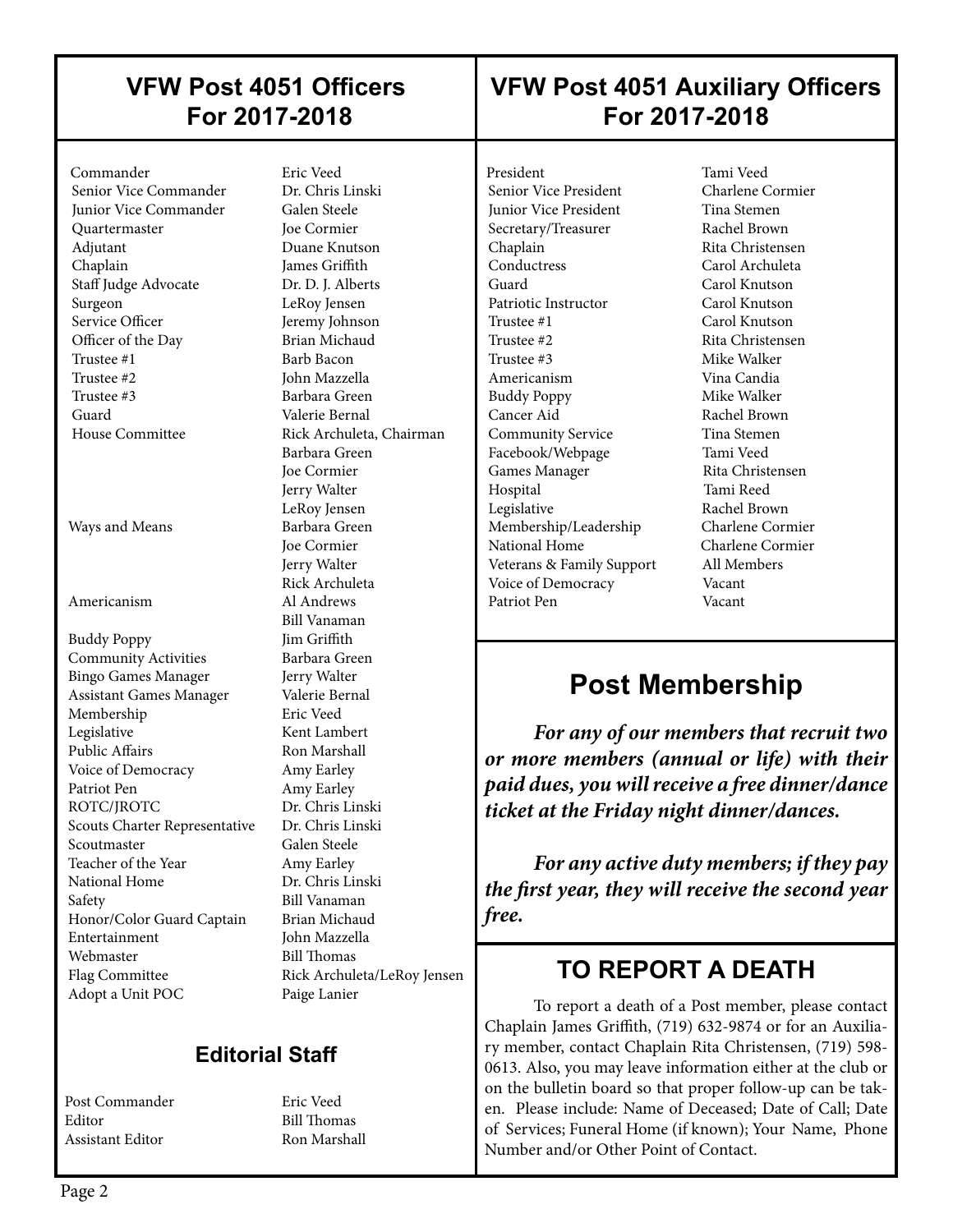### **Chaplain's Report**

**"Greater love hath no man than this, that a man lay down his life for his friends."**  *John 15:13*

**"War is an ugly thing but not the ugliest of things; the decayed and degraded state of moral and patriotic feelings which thinks that nothing is worth war is much worse. A man who has nothing for which he is willing to fight, nothing which is more important than his own personal safety, is a miserable creature and has no chance of being free unless made and kept so by the exertions of better men than himself."**  *John Stuart Mill*

Today's paper, besides covering the medal count at the Winter Olympics, had on the front page a sort of bookend of heroes from different times in our nation's history. There was a continuation of the story of El Paso County Sheriff 's Deputy Micah Flick age 34 who gave his life in defense of our community, and the story of Navy Lt. Jim Downing, Pearl Harbor attack survivor from the USS West Virginia, who left his country's service at age 104. Both men in the time appointed to them gave sacrificially of themselves to our state and country. Both in their lives and their deaths demonstrated that there are principles worth more than our individual lives. Micah Flick stepped into the line of fire to protect the life of a fellow officer. Jim Downing memorized the names of 105 comrades who perished on a terrible day to give comfort to their families.

We remember their courage, their love of friends, family, and country. We honor their willingness to love greater than the moment of testing and to lay down their lives. God bless and keep them both in his care.

Our VFW Ritual Closing Prayer starts "Almighty God, the hour has come when we must part. We commit ourselves to Thy care." We pause to remember our Post Comrades: John Button, Eugene Christians, Jerry Heckman, Jack Morimitsu, and Edward Symbouras to commit them to Thy care.

Call me at (719) 200-8223 if I can be of assistance.

Sincerely,

James Griffith Post Chaplain

### **Auxiliary Chaplain's Column**

Dear Auxiliary Members,

A sympathy card was sent to Past Post Commander Robert Chevalier on the death of his wife and Past Auxiliary President Mary Anne Chevalier. The Auxiliary Charter was draped in her memory at our January meeting, and a memorial gift was sent to the Marian House in her name.

Get well cards were sent to Christina Fruge and Rita Christensen, both recovering from hip surgery. A Get Well card was also sent to Patsy Gilmore, District 5 Senior Vice President. If you know of anyone who is ill, recovering from surgery or in need of our help please call me at (719) 598- 0613.

Sincerely, Carol Knutson for Rita Christensen

### **Courage**

"The ultimate measure of a man is not where he stands in moments of comfort and convenience, but where he stands at times of challenge and controversy."

- Martin Luther King Jr



**VFW 4051 Bingo**

VFW 4051 Bingo pays the big bills for the Post like utilities, insurance, etc. Our bingo sessions are on Tuesday and Friday each week at the North Carefree Bingo Hall, 3440 N Carefree Circle, a block west of Academy on North Carefree.

Each bingo team needs 7 or 8 people to work from about 11:00 a.m. to 3:00 p.m. We really need a couple more workers for each session. If you can work both sessions – GREAT! But just one day a week would really help. Please contact the Post Leadership team if you would like more information about this important activity.

#### **FOR ALL MEMBERS, COME PLAY BINGO; BRING YOUR FRIENDS; SUPPORT VFW 4051 BINGO!**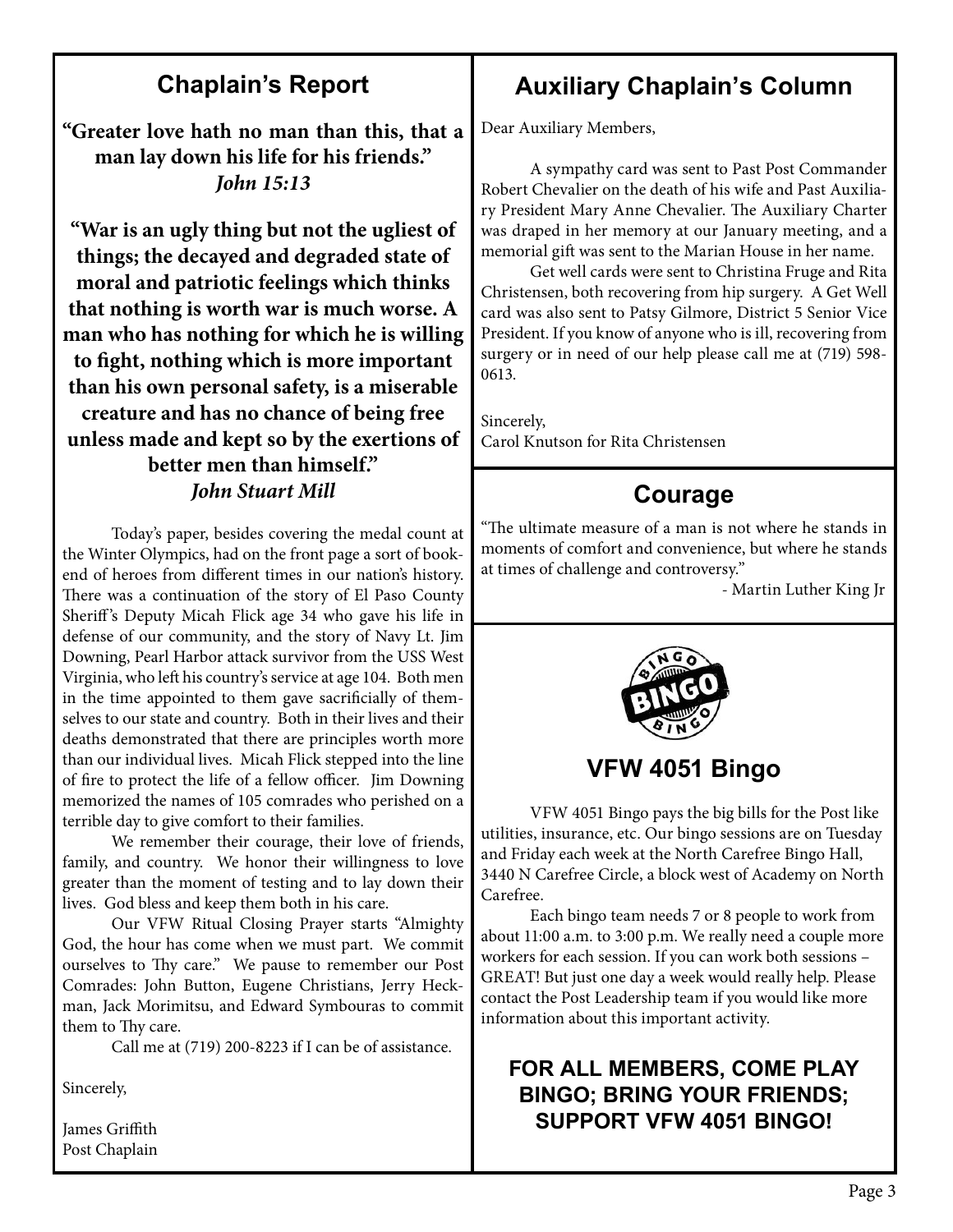### **Thoughts of the Senior Vice Commander**

#### **Officer of the Year Award**

The Veterans of Foreign Wars Post 4051 would like to congratulate this year's Officer of the Year winner. This award requires candidates to be recognized by their colleagues or those they serve, have consistent excellence in the performance of their duties, and consistent dedication to their official responsibilities over a period of years and continuous growth in responsibilities and skills within their profession. Congratulations to Sergeant Korey Hutchison from the Colorado Springs Police Department, and his family, on receiving a VFW Certificate of Appreciation for being our Officer of the Year!

#### **Veterans Job Fair Coming Soon!**

Pikes Peak Post 4051 is proud to announce a veterans-only job fair scheduled for this summer that will be hosted by our Post. More details will be provided upon final determination of the date, time, and sponsored vendors that will be in attendance. We hope this event will provide increased publicity for the Post while achieving a major goal of assisting transitioning veterans in their pursuit of a new career, whether they discharged six months ago or 60 years ago!

If you own a business or can connect us to a responsible authority for a business that may want to attend this job fair, please notify your Sr. Vice Commander at linski3@ hotmail.com.

Stay tuned for more!

#### **Special Committee on Member Research**

As Chairman for this Special Committee, I need your help to provide recommendations for improvement to our Post facility, events, and community outreach. The Post leadership wants to know your thoughts on what we should be doing to increase membership, increase retention, and to get more of our current members involved in Post activities. Is there something that you have always wanted the Post to do? Is there an event that you would like to host at the Post? Are there any other suggestions for building a Post that will continue to thrive for decades into the future?

Contact your Sr. Vice Commander today at linski3@ hotmail.com and let me know. Your voice will help us improve! Thanks.

Dr. Christopher Linski Sr. Vice Commander

(Auxiliary President's Column cont'd)

#### **Upcoming Auxiliary Theme Dinners**

**March 23rd** *March Madness*  Beef Stew will be the entrée

**April 13th**

*Spring Fling*  Braised Pork Steaks will be the entrée

Our thoughts and prayers for healing are with those of you that are ill or injured, wishing you a speedy recovery!

Tami Veed Auxiliary President 2017-2018 Cell - (719) 238-3543 Email - president@VFW4051.us

### **St. Patrick's Day Celebration**

The Post will open on Saturday, March 17th, at 9:30 a.m. to celebrate St. Patrick's Day. A dinner of corn beef, cabbage, and potatoes will be served from 11:00 a.m. to 1:00 p.m. Cost for meal is \$9. The Celtic Step Dancers will begin at 1:00 p.m. and will perform for 20-25 minutes.

There will also be an Irish Coffee Bar; price is \$3 per coffee.

#### **Department of Colorado Council of Administration**

Will be conducted over the weekend of the 24th and 25th of March and will be hosted by VFW Post 5812 and Auxiliary. VFW Post 5812 is located at 127 E. Spaulding, Pueblo West, Colorado 81007. See the Department's website for more details:

http://vfwco.org/index.php/members/members-events

### **District 5 Convention & Elections**

Will be conducted on Sunday, 22 April at VFW Post 4051. Events begin with lunch at 1:00 p.m. with Convention and Elections following at approximately 2:00 p.m.

#### **21st Annual Calhan Loyalty Day Parade**

On Saturday, May 5th, we will meet at the Post for coffee and doughnuts at 7:30 a.m. We will depart for VFW Post 5221, Calhan, at approxmately 8:30 a.m so we can be in the line up by 10:00 a.m. The parade starts at 11:00 a.m., and lunch will be served at Post 5221 after the parade.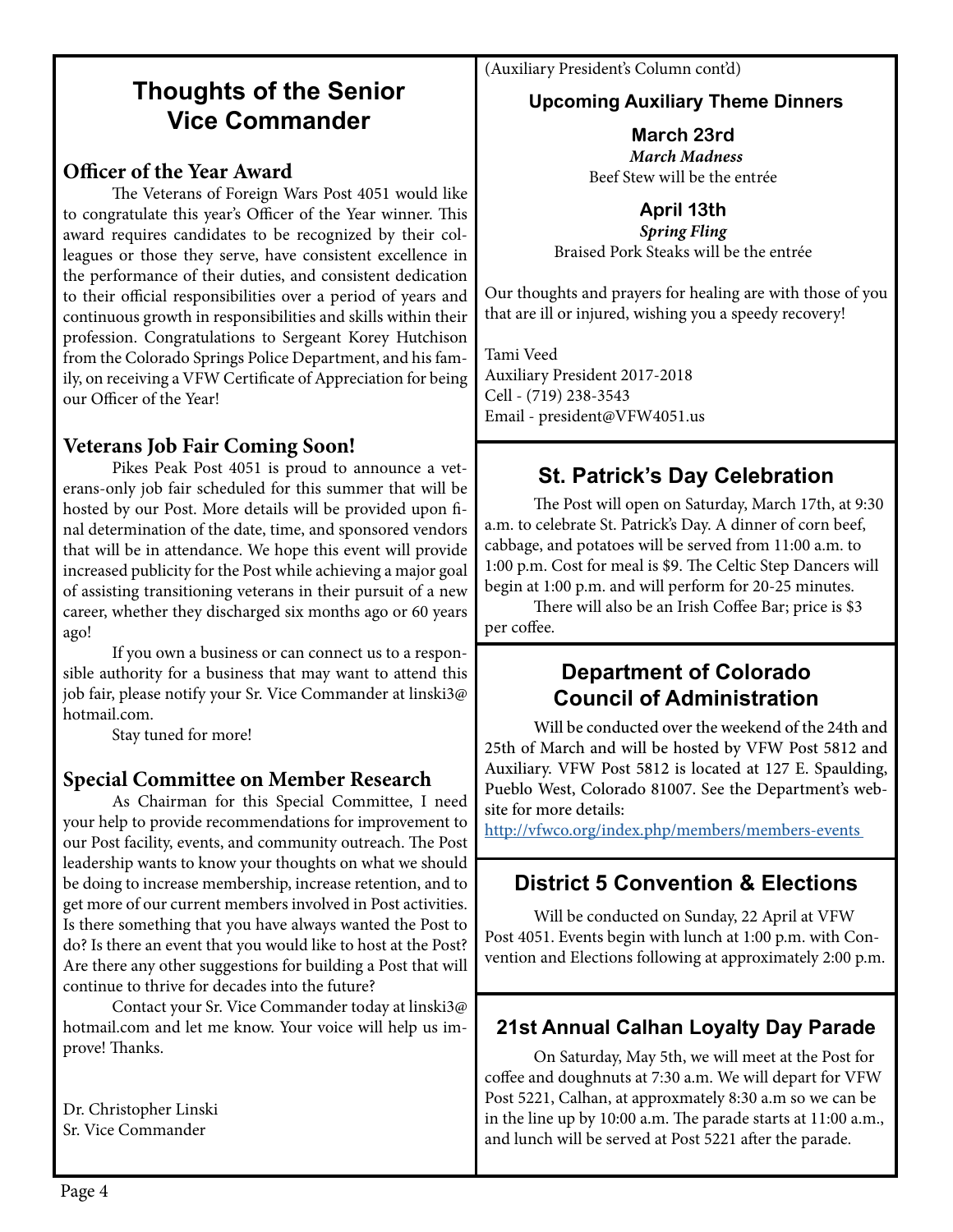### **Chairman of the House Committee's Column**

January started out with repairs -- to our main bar cooler and the draft beer dispenser. We continued with the upstairs mini bar, and it is now fully functional again. Hopefully, the party rentals will come! We had to repair the ice machine and the cooler. Further, we had to purchase a new cash register. In addition, we also purchased a new radiant heater to keep the bar and back room warm during the winter months. We are still working on a way to heat the upstairs for warmth in the winter, and also provide cool air in the summer, without breaking the bank!

Berwick Electric was called to replace the upper and lower parking lot pole lights. And, the outside building lights also had to be replaced. We are working on a plan to replace the ceiling tiles in our main ballroom, and finishing it off with upgrading the lighting with LEDs. Acme Fire came in to do the six month inspection to our fire suppression system in the kitchen. Unfortunately, some replacement parts are needed to keep us in compliance with fire codes. Some of our fire extinguishers had to be replaced also. So you can see, it takes a lot of money to keep our facility in compliance with building codes and for everyone's safety! We accept any donations from our members to help with the cost of these building projects. Make sure to designate any donation to the upgrade of our Post building.

We want to thank our members and Friends of the Post who continually support the Friday evening dinners and dances. You are very much appreciated!

Yours in Service,

Chairman, Rick Archuleta

Board members: LeRoy Jensen, Jerry Walter, & Joe Cormier Alternates: Duane Knutson & Ron Marshall

### **Words to Live By**

"There are seven things that will destroy us: Wealth without work; Pleasure without conscience; Knowledge without character; Religion without sacrifice; Politics without principle; Science without humanity; Business without ethics."

- *Mahatma Ghandi*



### **Post John Button, Eugene Christians, Jerry Hickman**

**Jack Morimitsu, and Edward Symbouras.**

#### **Auxiliary None**

Each of our departed Comrades made a special contribution to our Nation, our Community, and our Post.

Sincerely,

James Griffith Post Chaplain



### **Post Surgeon's Report**

Dear Comrades:

Our comrade Barb Bacon recently had serious back surgery and is now home in recovery. Post Commander Eric Veed went to the hospital on 21 February for surgery and we didn't have any status when we went to press for this newsletter. We certainly hope all turned out well for him!

Thank you all for letting me know whenever one of our veterans is in ill health or in the hospital. We need to keep them all in our hearts and prayers!

We seem to be receiving a lot of soiled and unserviceable American flags lately, and we have delivered them to American Legion Post 209 for proper disposal. They have a burn site located next to their facility, and they do a wonderful job in their ceremony!

Sincerely,

LeRoy Jensen Post Surgeon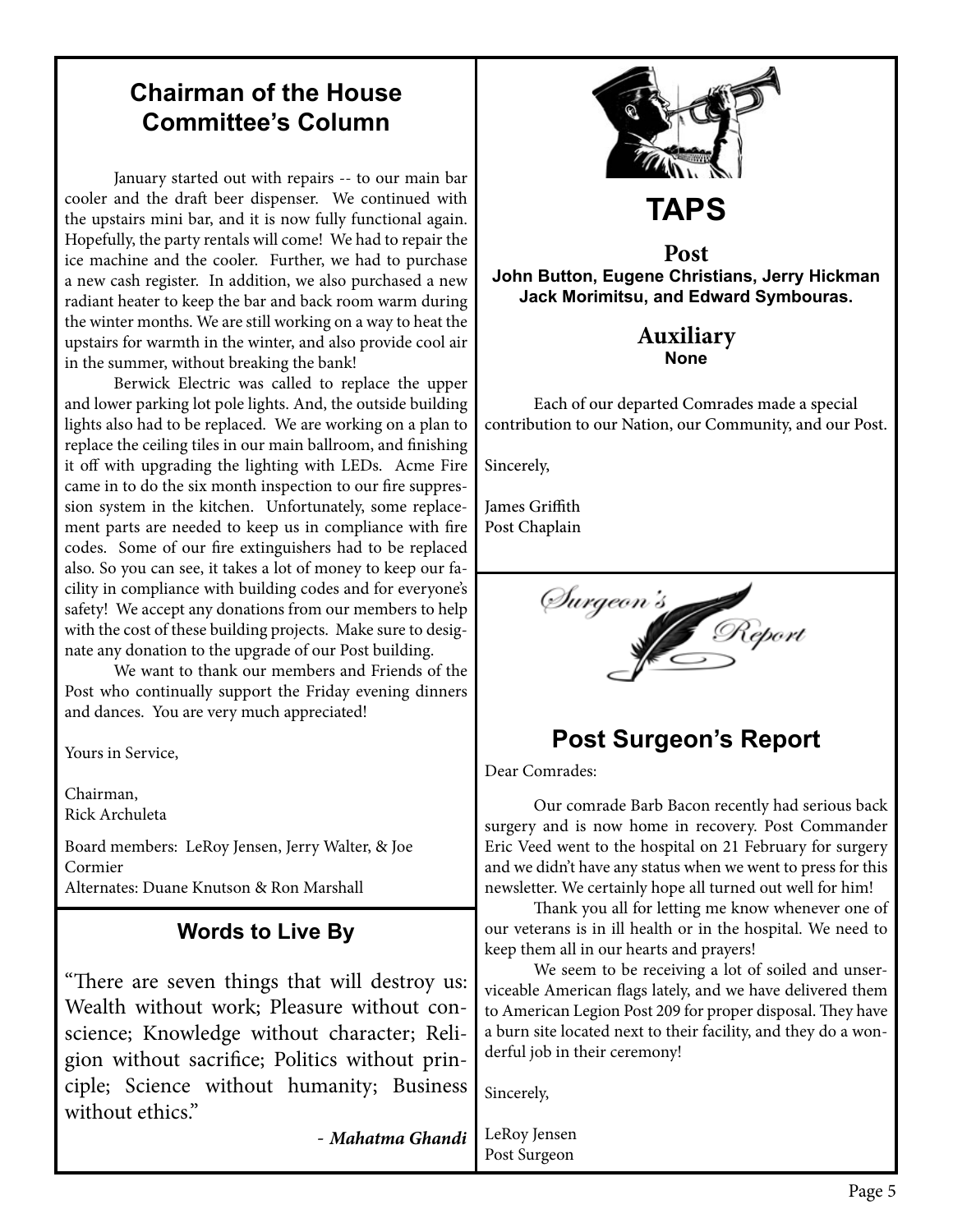| MARCH 2018<br><b>DINNER 6 PM \$10.00</b><br><b>DANCE 7 TO 10 PM \$10.00</b>                                  |                            |                                  |                                                                    |             |                                                                                                                    |                                                                                                              |  |  |  |  |
|--------------------------------------------------------------------------------------------------------------|----------------------------|----------------------------------|--------------------------------------------------------------------|-------------|--------------------------------------------------------------------------------------------------------------------|--------------------------------------------------------------------------------------------------------------|--|--|--|--|
| Sunday                                                                                                       | Monday                     | Tuesday                          | Wednesday                                                          | Thursday    | Friday                                                                                                             | Saturday                                                                                                     |  |  |  |  |
| (NOTE)<br><b>Reservations</b>                                                                                |                            |                                  | Salsa!!                                                            |             | $\overline{2}$<br>Open 4 to 11<br>No Dinner/                                                                       | 3<br><b>Post Meeting</b><br>Coffee 8:00 a.m.                                                                 |  |  |  |  |
| Required<br><b>For</b>                                                                                       |                            | Every Friday Night - Upstairs    |                                                                    |             | Dance Only<br>David Hudson                                                                                         | Meeting 9:00 a.m.<br><b>Available For</b>                                                                    |  |  |  |  |
| <b>Dinner</b>                                                                                                |                            |                                  | Free Lessons 8:30 p.m. - 9: 00 p.m.                                | (Ballroom)  | <b>Rental Events</b>                                                                                               |                                                                                                              |  |  |  |  |
| Call                                                                                                         |                            |                                  | Dance 9:00 p.m. - Midnight                                         | Salsa!!     |                                                                                                                    |                                                                                                              |  |  |  |  |
| $(719)$ 632-9874                                                                                             |                            |                                  | \$10.00 Cover Charge                                               |             |                                                                                                                    |                                                                                                              |  |  |  |  |
| 4                                                                                                            | 5                          | 6                                |                                                                    | 8           | 9                                                                                                                  | 10                                                                                                           |  |  |  |  |
|                                                                                                              | House                      |                                  |                                                                    |             | Open 4 to 11                                                                                                       | <b>Aux Meeting</b><br>Coffee/Treats                                                                          |  |  |  |  |
|                                                                                                              | Commitee<br><b>Meeting</b> |                                  |                                                                    |             | No Dinner/<br>Dance Only                                                                                           | 9:30 a.m.<br>Meeting                                                                                         |  |  |  |  |
| <b>Post Closed</b>                                                                                           | 9:00 a.m.                  |                                  | Post Closed                                                        | Open 4 to 7 | <b>Springs</b>                                                                                                     | 10:30 a.m.                                                                                                   |  |  |  |  |
| <b>Available For</b>                                                                                         |                            |                                  | <b>Available For</b>                                               |             | Salsa!!                                                                                                            | <b>Available For</b><br><b>Rental Events</b>                                                                 |  |  |  |  |
| <b>Rental Events</b>                                                                                         |                            | <b>Post Closed   Post Closed</b> | <b>Rental Events</b>                                               |             |                                                                                                                    |                                                                                                              |  |  |  |  |
| 11                                                                                                           | 12                         | 13                               | 14                                                                 | 15          | 16                                                                                                                 | 17                                                                                                           |  |  |  |  |
|                                                                                                              |                            |                                  | <b>Friends of</b><br>the Post Mtg.<br>4:00 p.m.                    |             | Open 4 to 11<br>No Dinner/<br>Dance Only<br>Carlos                                                                 | St. Patrick's<br>Day<br>See Page 4<br>For Details                                                            |  |  |  |  |
| <b>Post Closed</b><br><b>Available For</b>                                                                   |                            |                                  | <b>Post Closed</b><br><b>Available For</b>                         | Open 4 to 7 | Crull                                                                                                              | <b>Available For</b>                                                                                         |  |  |  |  |
| <b>Rental Events</b>                                                                                         |                            | <b>Post Closed   Post Closed</b> | <b>Rental Events</b>                                               |             | Salsa!!                                                                                                            | <b>Rental Events</b>                                                                                         |  |  |  |  |
| 18                                                                                                           | 19                         | 20                               | 21                                                                 | 22          | 23                                                                                                                 | 24                                                                                                           |  |  |  |  |
| <b>Post Closed</b><br><b>Available For</b><br><b>Rental Events</b>                                           |                            | Post Closed   Post Closed        | Post Closed<br><b>Available For</b><br><b>Rental Events</b>        | Open 4 to 7 | Open 4 to 11<br>Dinner/Dance<br><b>March Madness</b><br><b>Beef Stew</b><br>(The Aux)<br><b>Springs</b><br>Salsa!! | Department<br>of Colorado<br>Council of<br>Administration<br>See Page 4 For<br>Details<br><b>Post Closed</b> |  |  |  |  |
| 25                                                                                                           | 26                         | 27                               | 28                                                                 | 29          | 30                                                                                                                 | 31                                                                                                           |  |  |  |  |
| Department<br>of Colorado<br>Council of<br>Administration<br>See Page 4 For<br>Details<br><b>Post Closed</b> | <b>Post Closed</b>         | <b>Post Closed</b>               | <b>Post Closed</b><br><b>Available For</b><br><b>Rental Events</b> | Open 4 to 7 | Open 4 to 11<br>No Dinner/<br>Dance Only<br>Carlos<br>Crull<br>Salsa!!                                             | <b>Available For</b><br><b>Rental Events</b>                                                                 |  |  |  |  |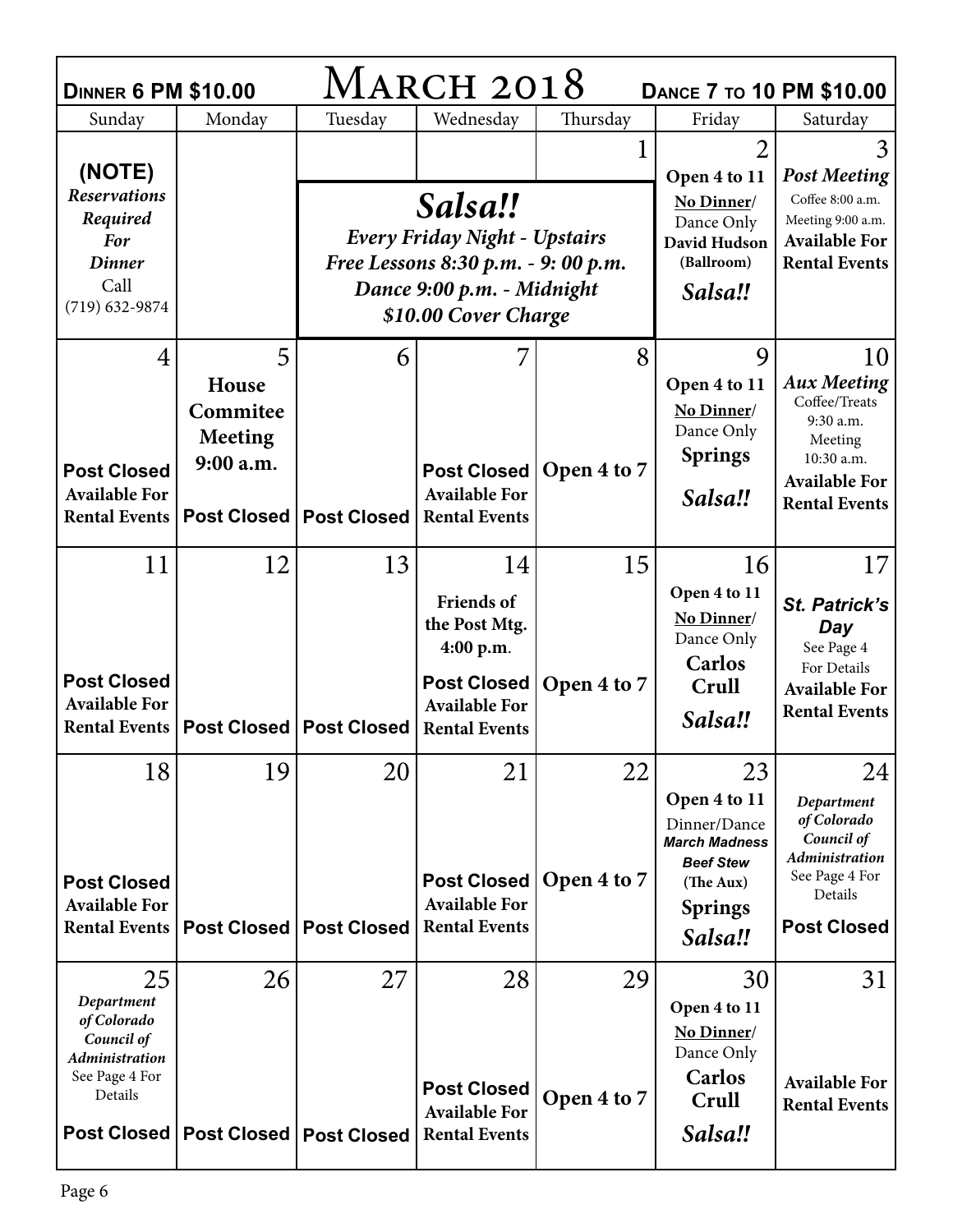| April 2018<br><b>DINNER 6 PM \$10.00</b><br><b>DANCE 7 TO 10 PM \$10.00</b> |                                         |                                  |                                                 |                          |                                                               |                                     |  |  |  |  |
|-----------------------------------------------------------------------------|-----------------------------------------|----------------------------------|-------------------------------------------------|--------------------------|---------------------------------------------------------------|-------------------------------------|--|--|--|--|
| Sunday                                                                      | Monday                                  | Tuesday                          | Wednesday                                       | Thursday                 | Friday                                                        | Saturday                            |  |  |  |  |
| (NOTE)                                                                      | $\overline{2}$                          | 3                                |                                                 | 5                        | 6<br>Open 4 to 11                                             | <b>Post Meeting</b>                 |  |  |  |  |
| <b>Reservations</b><br>Required<br>For                                      |                                         |                                  | Salsa!!<br><b>Every Friday Night - Upstairs</b> | No Dinner/<br>Dance Only | Coffee 8:00 a.m.<br>Meeting 9:00 a.m.<br><b>Available For</b> |                                     |  |  |  |  |
| <b>Dinner</b>                                                               |                                         |                                  | Free Lessons 8:30 p.m. - 9: 00 p.m.             | <b>Springs</b>           | <b>Rental Events</b>                                          |                                     |  |  |  |  |
| Call                                                                        |                                         |                                  | Dance 9:00 p.m. - Midnight                      | Salsa!!                  |                                                               |                                     |  |  |  |  |
| $(719) 632 - 9874$                                                          | <b>Post Closed</b>                      |                                  | \$10.00 Cover Charge                            |                          |                                                               |                                     |  |  |  |  |
| 8                                                                           | 9                                       | 10                               | 11                                              | 12                       | 13                                                            | 14                                  |  |  |  |  |
|                                                                             | House                                   |                                  | <b>Friends</b> of                               |                          | Open 4 to 11                                                  | <b>Aux Meeting</b><br>Coffee/Treats |  |  |  |  |
|                                                                             | Commitee                                |                                  | the Post Mtg.<br>4:00 p.m.                      |                          | Dinner/Dance<br><b>Braised Pork</b>                           | 9:30 a.m.                           |  |  |  |  |
|                                                                             | <b>Meeting</b>                          |                                  |                                                 |                          | <b>Steak</b><br><b>Spring Fling</b>                           | Meeting<br>10:30 a.m.               |  |  |  |  |
| <b>Post Closed</b>                                                          | 9:00 a.m.                               |                                  | <b>Post Closed</b>                              | Open 4 to 7              | (The Aux)                                                     | <b>Available For</b>                |  |  |  |  |
| <b>Available For</b><br><b>Rental Events</b>                                |                                         | Post Closed   Post Closed        | <b>Available For</b><br><b>Rental Events</b>    |                          | David Hudson<br>(Country)                                     | <b>Rental Events</b>                |  |  |  |  |
|                                                                             |                                         |                                  |                                                 |                          | Salsa!!                                                       |                                     |  |  |  |  |
| 15                                                                          | 16                                      | 17                               | 18                                              | 19                       | 20                                                            | 21                                  |  |  |  |  |
|                                                                             |                                         |                                  |                                                 |                          | Open 4 to 11                                                  |                                     |  |  |  |  |
|                                                                             |                                         |                                  |                                                 |                          | No Dinner/<br>Dance Only                                      |                                     |  |  |  |  |
| <b>Post Closed</b>                                                          |                                         |                                  | <b>Post Closed</b>                              | Open 4 to 7              | Carlos                                                        |                                     |  |  |  |  |
| <b>Available For</b>                                                        |                                         |                                  | <b>Available For</b>                            |                          | Crull                                                         | <b>Available For</b>                |  |  |  |  |
| Rental Events                                                               |                                         | <b>Post Closed   Post Closed</b> | <b>Rental Events</b>                            |                          | Salsa!!                                                       | <b>Rental Events</b>                |  |  |  |  |
| 22                                                                          | 23                                      | 24                               | 25                                              | 26                       | 27                                                            | 28                                  |  |  |  |  |
| District 5<br>Convention &                                                  |                                         |                                  |                                                 |                          | Open 4 to 11                                                  |                                     |  |  |  |  |
| <b>Elections</b><br>See Page 4 For                                          |                                         |                                  |                                                 |                          | Dinner/Dance<br><b>Steak Night!</b><br>(\$12.00)              |                                     |  |  |  |  |
| Details                                                                     |                                         |                                  | Post Closed                                     | Open 4 to 7              | Carlos                                                        | <b>Available For</b>                |  |  |  |  |
|                                                                             |                                         |                                  | <b>Available For</b><br><b>Rental Events</b>    |                          | Crull                                                         | <b>Rental Events</b>                |  |  |  |  |
|                                                                             | Post Closed   Post Closed   Post Closed |                                  |                                                 |                          | Salsa!!                                                       |                                     |  |  |  |  |
| 29                                                                          | 30                                      |                                  |                                                 |                          |                                                               |                                     |  |  |  |  |
|                                                                             |                                         |                                  |                                                 |                          |                                                               |                                     |  |  |  |  |
|                                                                             |                                         |                                  |                                                 |                          |                                                               |                                     |  |  |  |  |
| <b>Post Closed</b><br><b>Available For</b>                                  |                                         |                                  |                                                 |                          |                                                               |                                     |  |  |  |  |
|                                                                             | <b>Rental Events   Post Closed</b>      |                                  |                                                 |                          |                                                               |                                     |  |  |  |  |